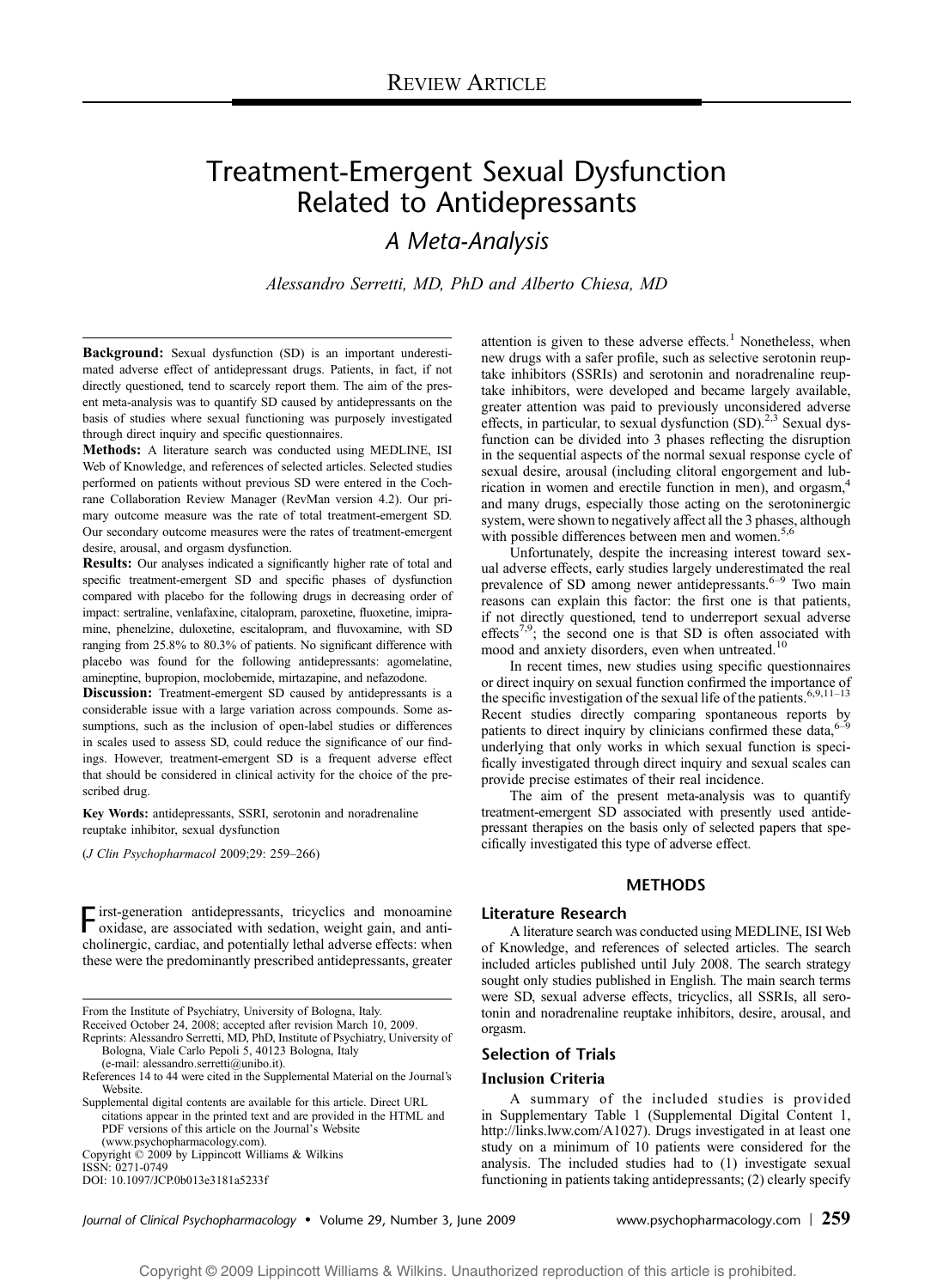that the clinicians investigated SD through direct inquiry or a specific sexual questionnaire; (3) allow only monotherapy, apart from benzodiazepines, allowed only in one study $6$  that we included given the scarce influence they are supposed to have on sexual function<sup>45</sup>; (4) include only patients, or perform specific analysis on a subsample of patients, without previous SD; (5) clearly provide data on single drugs; and (6) provide dichotomous variables for at least one outcome (eg, total SD). Double-blind, open-label, cross-sectional, and retrospective studies were all included. No time limits were considered; nonetheless, the greatest quantity of studies'duration varied from 4 to 12 weeks, the period in which SD is maximally prevalent, and when long-term studies provided data between the 4th and 12th weeks, we considered the investigated parameters in a specific week (at the 8th week if possible) to make comparisons more homogeneous.

# Exclusion Criteria

The exclusion criteria were the following: (1) antidepressants were given for a primary SD (eg, premature ejaculation), (2) antidepressants were given in substitution of a previous antidepressant (ie, we excluded studies where switches were allowed to avoid samples of patients with SD related to the previous treatment), (3) 2 or more drugs were contemporary given so that it would have been impossible to distinguish the dysfunction related to a drug or another, (4) patients were treated with other psychotropic drugs in the days before the entry in the study, (5) the authors referred to a class of drugs (eg, SSRI) and not to single drugs, (6) the authors included only patients with previous SD, (7) antidepressants were taken only a few days a month (eg, as it usually happens in the premenstrual dysphoric disorder<sup>46</sup>),  $(8)$  the study included patients with other severe medical illnesses or further nonpsychiatric medications that could be related to SD, (9) the study included only healthy subjects, and (10) no dichotomous outcomes were given.

# Outcome Measures

#### Primary Outcome Measure

The primary outcome measure was the rate of total treatment-emergent SD.

#### Secondary Outcome Measures

The secondary outcome measures were the rates of the 3 main phases of sexual response, namely, desire, arousal, and orgasm dysfunction. Furthermore, when possible, separate analyses were conducted for men and women separately. We also performed a sensitivity analyses focusing on the impact of different scales and on the influence of diagnosis on SD. Other clinical features possibly influencing SD were not available.

## Data Extraction

Data were extracted by the authors from the original reports. Further variables that did not fit with our definition of primary and secondary outcome measures were calculated in agreement with the criteria explained in the next section.

# Data Analysis

Data were entered into the Cochrane Collaboration Review Manager Software (RevMan version 4.2; Cochrane Collaboration, Oxford, UK) and analyzed by RevMan analysis 1.01. For dichotomous outcomes, odds ratios (ORs) and their 95% confidence intervals (CIs) were calculated using a fixed-effect model, as the population was supposed to be homogeneous. The analysis was performed on the intent-to-treat population, apart from those cases where authors specified a particular subsample of patients to which their analysis were referred.

For the variables desire dysfunction, arousal dysfunction, and orgasm dysfunction, when the authors provided only particular subclasses of a specific outcome measure (eg, delayed orgasm and/or anorgasmia instead of total orgasm problems), we conservatively considered the higher percentage value as the representative value of that outcome variable (and not the arithmetic sum to avoid double inclusions of the same patients).

Moreover, for studies that did not include the placebo control group, we calculated the weighted mean of the placebo samples for the considered variable from placebo-controlled studies that investigated the same variable and applied it to studies not including a placebo group in the following manner: we considered the number of the virtual placebo group equal to the number of patients treated with SD in the specific studies, and the hypothetical number of subjects with global or specific SD was rescaled to the percentage of the same class we obtained from the weighted mean analysis.

Finally, when 2 studies focused on partially or totally overlapping groups of subjects, we considered (1) whether only 1 of the 2 studies provided a dichotomous outcome, that particular study; (2) whether only 1 of the 2 studies was performed on patients without previous SD, we considered that particular study as well; and (3) whether no difference existed between the 2 studies in outcome measures, we considered the study with the greatest sample. The previous methods were used both alone and in various combinations as needed.

To better establish the influence on our results of a possible publication bias, for the variable total SD and for drugs investigated in at least 5 independent studies, we considered the funnel plot and calculated quantitatively the influence of the publication bias through Egger's analysis.<sup>4</sup>

# Assessment of Heterogeneity

Heterogeneity between studies was assessed by the  $\chi^2$  and  $I^2$  statistics and by visually inspecting the results. The  $\chi^2$  statistic  $P < 0.05$  was taken to be suggestive of heterogeneity;  $I^2$ statistic of more than 50% was taken to be indicative of moderate heterogeneity.<sup>48</sup> Heterogeneity, as expressed from the  $\chi^2$ and  $I^2$  statistics, measures the extent of inconsistency among the studies' results, and it is interpreted as approximately the proportion of total variation in study estimates independent from sampling errors. Possible reasons for the heterogeneity of the results will be considered in the discussion.

# RESULTS

#### Primary Outcome Measure

Our primary outcome measure was the rate of total treatment-emergent SD caused by antidepressants. Mean total SD associated with placebo was 14.2%. The absolute percentage values and the OR between drugs and placebo are reported in Figure 1. The absence or presence of significant differences with placebo and the heterogeneity between the studies are shown in Supplementary Table 2 (Supplemental Digital Content 2, http://links.lww.com/A1028). Most of the drugs (as shown on the said supplementary table) were associated to a significantly higher rate of SD compared with placebo. Citalopram, fluoxetine, paroxetine, sertraline, and venlafaxine showed the highest rates of total SD. Sensitivity analysis about these drugs focusing separately on patients with major depression did not show any significant difference.

Fluvoxamine, escitalopram, duloxetine, phenelzine, and imipramine showed significantly higher percentages of related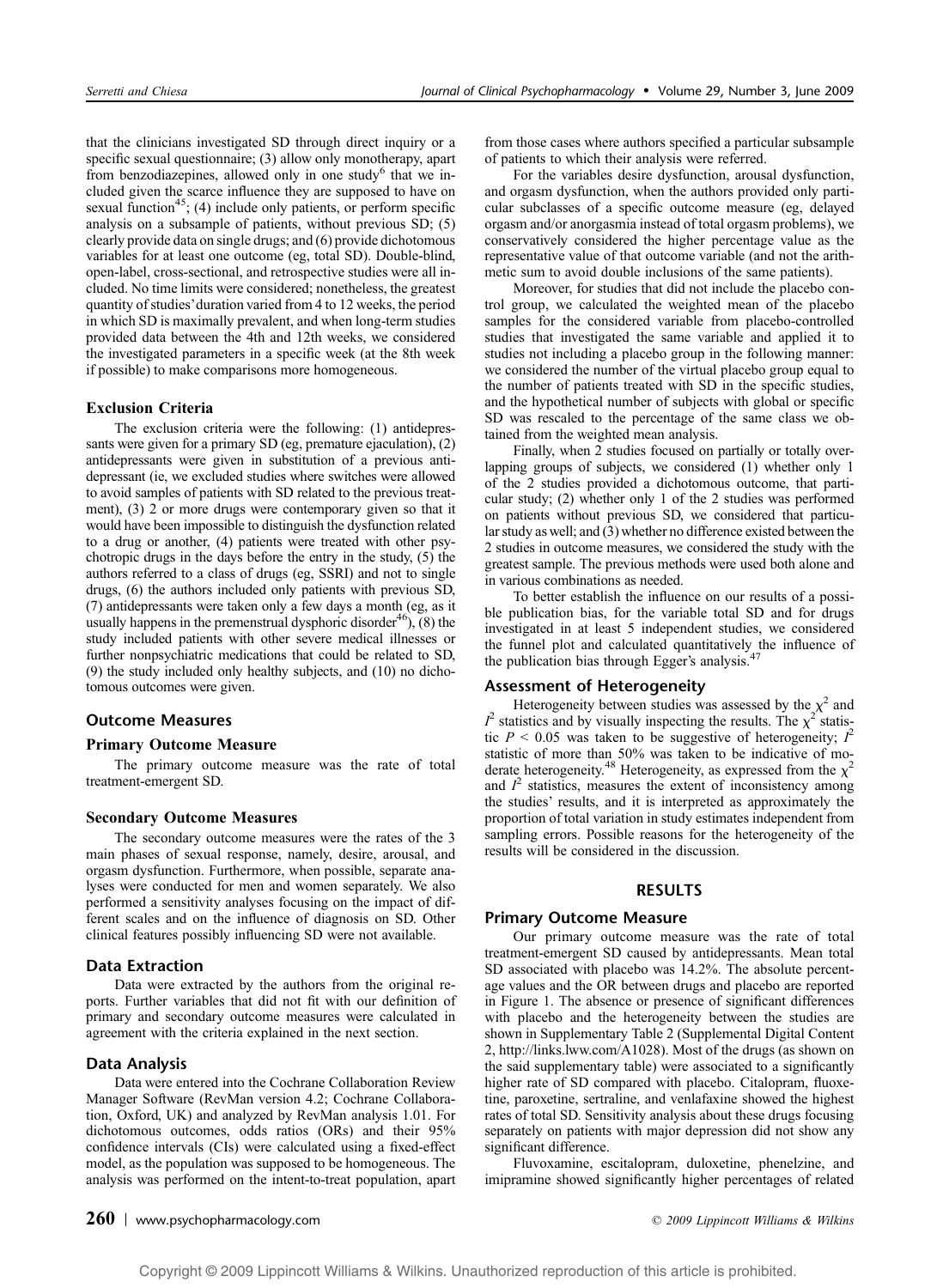

FIGURE 1. Total and specific SDs. Percent of patients with total, desire, arousal, and orgasm SD. Absolute values, 95% CI and OR compared with placebo (above each symbol) are reported. The number of subjects treated with a specific drug is shown between brackets. Ago indicates agomelatine; Ami, amineptine; Bup, bupropion; Cit, citalopram; Clo, clomipramine; Dul, duloxetine; Esc, escitalopram; Flu, fluoxetine; Fluv, fluvoxamine; Im, imipramine; Mr, mirtazapine; Moc, moclobemide; Nef, nefazodone; Par, paroxetine; Phe, phenelzine; Pla, placebo; Sel, selegiline; Ser, sertraline; Ven, venlafaxine.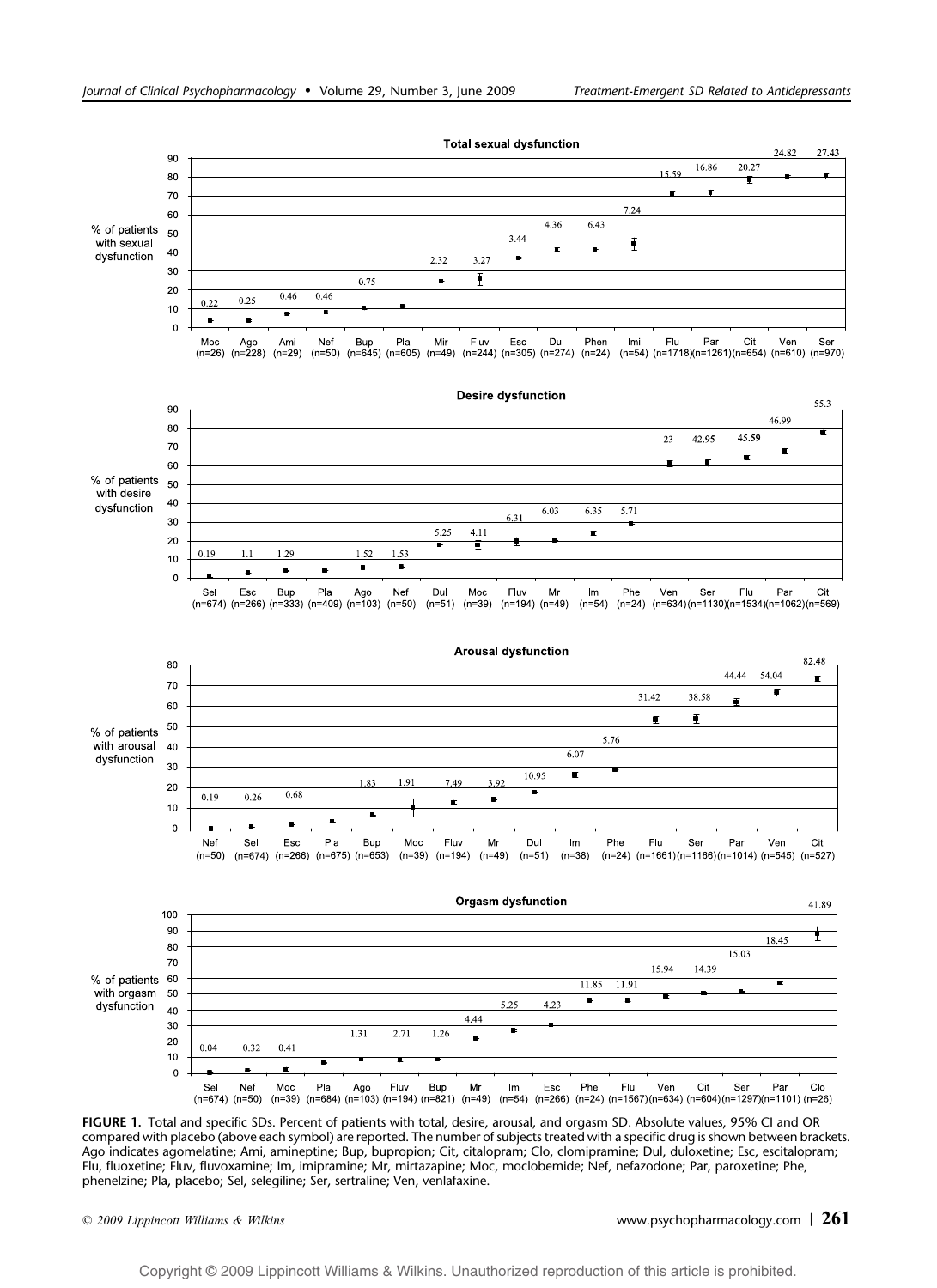| Drug                | Patients With SD,<br>M/F | Percentage,<br>M/F | <b>OR</b> | 95% CI         | $\boldsymbol{P}$ | <b>Heterogeneity</b><br>$\chi^2 P$ | <b>Heterogeneity</b> |
|---------------------|--------------------------|--------------------|-----------|----------------|------------------|------------------------------------|----------------------|
| Desire dysfunction  |                          |                    |           |                |                  |                                    |                      |
| Citalopram          | 158/380                  | 84.11/70.78        | 2.39      | $1.43 - 3.99$  | 0.0009           | 0.92                               | $\mathbf{0}$         |
| Fluoxetine          | 268/801                  | 86.18/74.39        | 2.95      | 1.88-4.63      | 0.00001          | 0.14                               | 54.9%                |
| Paroxetine          | 263/515                  | 73.65/72.89        | 1.61      | $1.05 - 2.47$  | 0.03             | 0.94                               | $\mathbf{0}$         |
| Sertraline          | 231/545                  | 84.15/71.92        | 2.72      | $1.62 - 4.57$  | 0.0002           | 0.25                               | 27.5%                |
| Venlafaxine         | 112/300                  | 80.62/72           | 4.20      | $2.04 - 8.62$  | 0.0001           | 0.92                               | $\mathbf{0}$         |
| Arousal dysfunction |                          |                    |           |                |                  |                                    |                      |
| Paroxetine          | 233/433                  | 64.51/83.96        | 0.45      | $0.31 - 0.67$  | 0.0001           | 0.30                               | $6.5\%$              |
| Sertraline          | 186/500                  | 67.05/82           | 0.50      | $0.34 - 0.74$  | 0.0005           | 0.10                               | 63.2%                |
| Venlafaxine         | 112/301                  | 75/77.71           | 0.99      | $0.59 - 1.65$  | 0.96             | 0.0008                             | 85.7%                |
| Orgasm dysfunction  |                          |                    |           |                |                  |                                    |                      |
| Citalopram          | 158/380                  | 74.05/39.47        | 4.60      | $3.01 - 7.02$  | 0.00001          | 0.005                              | 87.1%                |
| Fluoxetine          | 268/801                  | 77.23/40.56        | 6.00      | $4.25 - 8.48$  | < 0.00001        | 0.0002                             | 92.9%                |
| Paroxetine          | 263/515                  | 80.23/44.84        | 5.60      | $3.79 - 8.29$  | < 0.00001        | 0.32                               | 13.5%                |
| Sertraline          | 261/572                  | 71.64/44.22        | 4.29      | $3.01 - 6.12$  | < 0.00001        | 0.01                               | 72.3%                |
| Venlafaxine         | 112/301                  | 82.14/44.85        | 7.60      | $4.16 - 13.89$ | < 0.00001        | 0.14                               | 55.1%                |

TABLE 1. Percent of Male and Female Patients With Total, Desire, Arousal, and Orgasm Dysfunction Separately

SD compared with placebo but significantly less than the previous 5 antidepressants. On the other hand, amineptine, agomelatine, bupropion, mirtazapine, moclobemide, and nefazodone showed a low percentage of SD comparable or inferior to placebo.

Sensitivity analysis showed, however, that the use of different scales had a significant impact on the absolute value of total SD: the Changes in Sexual Functioning Questionnaire and the Psychotropic-Related Sexual Dysfunction Questionnaire were more likely to provide higher percentages, whereas sexual effects scale and direct inquiry without any specific questionnaire were associated to lower percentages (Supplementary Table 3, Supplemental Digital Content 3, http://links.lww.com/A1029). Finally, data on only a few drugs (citalopram, duloxetine, fluoxetine, paroxetine, sertraline, venlafaxine, and bupropion) were available on a minimum of 2 studies and on a minimum of 100 subjects.

# Secondary Outcome Measures

Our secondary outcome measures were the rates of treatment-emergent desire, arousal, and orgasm dysfunction. Mean placebo rates were 3.8%, 3.5%, and 6.7% for phases 1, 2, and 3 of sexual function, respectively. The absolute percentage values and the OR between drug and placebo are displayed in Figure 1. The absence or presence of significant differences with placebo and the heterogeneity between the studies are shown in Supplementary Table 2 (Supplemental Digital Content 2, http://links.lww.com/A1028).

As for the total SD, the large part of drugs seems to be associated with a higher rate of sexual adverse effects compared with placebo (Supplementary Table 2, Supplemental Digital Content 2, http://links.lww.com/A1028). Almost all the same drugs that were not related to global sexual dysfunction showed no significant difference with placebo in the specific subanalyses. Rare exceptions included mirtazapine that showed a significant, though small, higher rate of desire dysfunction, whereas escitalopram did not seem to be associated with desire dysfunction. Moreover, data showed that bupropion could be associated with a modestly higher rate of arousal dysfunction than placebo and that selegiline transdermal could have significantly lower

rates of desire and arousal dysfunction compared with placebo. Particular attention has to be given to arousal dysfunction because a few studies did not investigate arousal dysfunction in women. However, even excluding these studies, results did not significantly change. The only exception includes the impossibility to evaluate the effects of selegiline transdermal on female sexual function given that the only study investigating sexual arousal disorder in patients taking selegiline reported only male arousal dysfunction.

As for total SD, data available on a minimum of 2 studies and on a minimum of 100 subjects included only citalopram, fluoxetine, paroxetine, sertraline, venlafaxine, and bupropion.

# Differences in SD Between Men and Women

We then investigated if there was any difference between male and female patients with respect to the different phases of SD. The absolute percentage values and the OR between men and women for drugs investigated in at least 2 independent studies and the absence or presence of significant differences between sexes as well as the heterogeneity between the studies are shown in Table 1. Unfortunately, very few studies provided complete data on both male and female patients, and it is not possible to provide data on all antidepressants. Moreover, the studies performed by Hsu and Shen<sup>29</sup> and Shen and Hsu<sup>40</sup> performed only on male and female patients, respectively, and using the same criteria of evaluation were considered as a single study.

For the 5 investigated drugs, data showed that men had significantly higher rates of desire and orgasm dysfunction compared with women, whereas women, surprisingly, seemed to have higher arousal dysfunction than men, apart from a nonsignificant difference found for venlafaxine.

# Publication Bias

The funnel plots of total SD for drugs studied in at least 5 independent articles were visually inspected (figures not shown). We provided quantitative data as well through Egger's analysis. A significant publication bias was detected for fluoxetine analysis ( $\beta = 0.728$ ,  $P = 0.04$ ; intercept, -214.37; 95% CI,  $-445.37$  to 17.37) and paroxetine ( $\beta = 0.772$ ;  $P = 0.02$ ;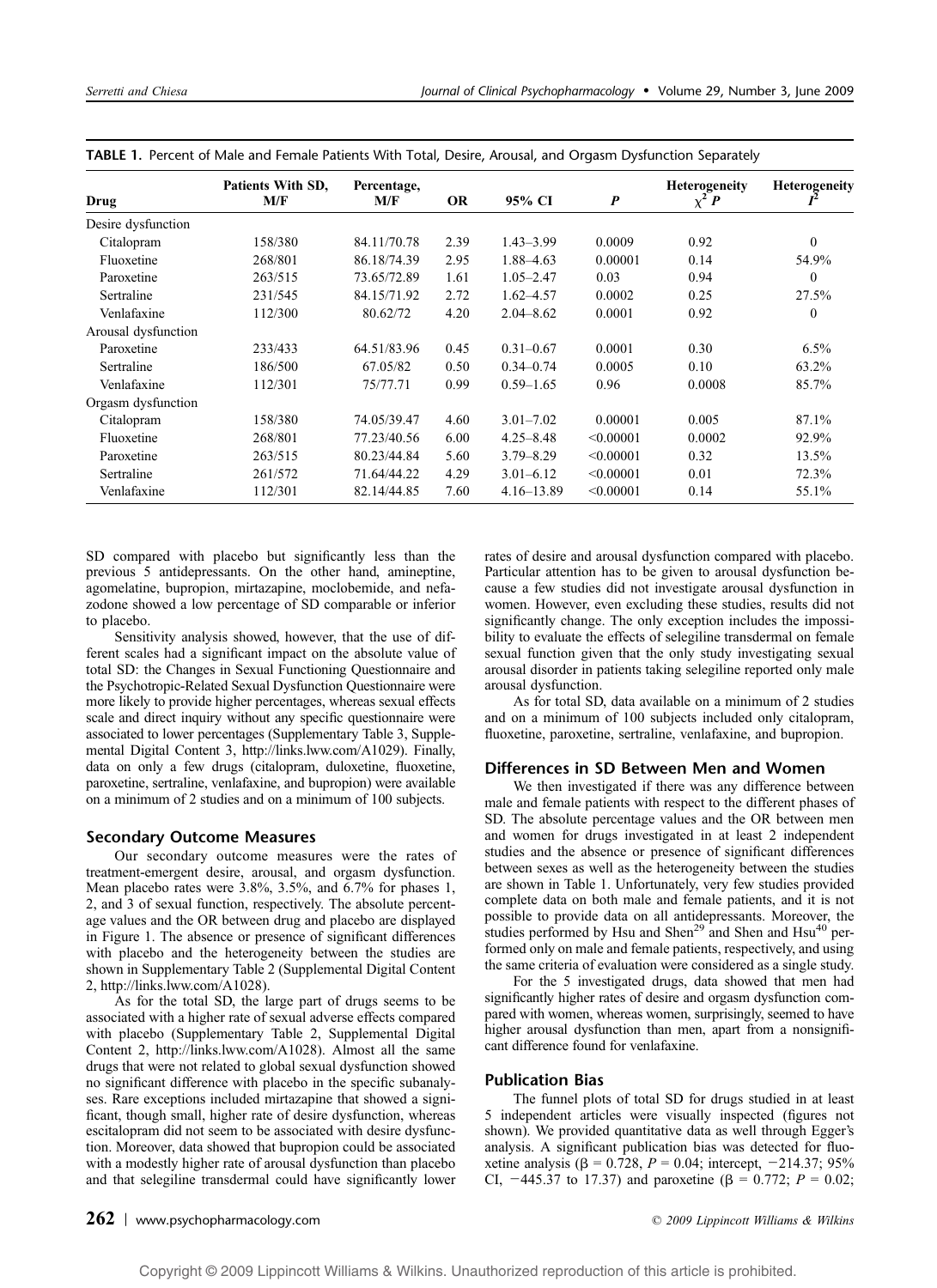intercept,  $-241.6$ ; 95% CI,  $-488.6$  to 4.6), whereas no publication bias was observed for sertraline ( $\beta = 0.824$ ;  $P = 0.08$ ; intercept,  $-188.71$ ; 95% CI,  $-474.89$  to 96.89).

#### **DISCUSSION**

The aim of the present meta-analysis was to quantify treatment-emergent SD associated with antidepressant therapy on the basis of selected articles that specifically investigated these types of adverse effects. Our analysis showed many important findings.

First of all, citalopram, escitalopram, fluoxetine, fluvoxamine, paroxetine, sertraline, duloxetine, venlafaxine, imipramine, and phenelzine were associated with significantly higher SD rates compared with placebo and with absolute values of SD ranging from 25% to 80% of patients. In particular, the highest rates were found for citalopram, fluoxetine, paroxetine, sertraline, and venlafaxine.

Second, there were no major differences between drugs when considering total related SD and specific dysfunction of the 3 phases of sexual response; in other words, all drugs associated with total SD were related to significant dysfunction in every single phase of sexual response, desire, arousal, and orgasm though in different proportions. Rare exceptions were mirtazapine, which showed a significant, though small, higher rate of desire dysfunction than placebo; escitalopram, compared with placebo for the variable desire dysfunction; bupropion, which was associated with a modestly higher rate of arousal dysfunction than placebo; and selegiline transdermal, which showed lower rates of desire and arousal dysfunction compared with placebo.

The results are not surprising, considering the modification induced by different antidepressant drugs on the neurotransmitter systems of the brain. The effects of several antidepressants on sexual desire could be linked to multiple factors that impact those areas of the central nervous system associated with sexual interest. The mesolimbic system was found to have a substantial role in sexual interest, and dopamine has been suggested as an important neurotransmitter required for maintaining sexual interest in this area. $49-51$  Potent and selective serotonin reuptake blockade (as the one related to SSRI, clomipramine, and venlafaxine) was found to reduce dopamine activity in the mesolimbic system through the serotonin 2 (5-HT<sub>2</sub>) receptors,  $51,52$ suggesting a possible mechanism of actions for induced desire dysfunction.

Arousal dysfunction can be explained as being related to the reduction in the dopamine levels in the mesolimbic system related to potent and selective 5-HT reuptake inhibition and to the inhibition of peripheral spinal reflexes of the sympathetic and parasympathetic systems, which mediate erection and clitoral engorgement and are influenced by several neurotrans-mitters including serotonin.49,50,53 Moreover, a possible role in arousal dysfunction could be imputed to the reduction of nitric oxide, a mediator of vascular changes required for erection. There is some evidence, in fact, that nitric oxide can be reduced by paroxetine, an SSRI, but not by nortriptyline, a drug especially acting on the noradrenergic system, $54$  although the generalizability of this finding to other SSRIs needs further investigations.

Finally, orgasm dysfunction seems to be linked to the decreased dopamine and noradrenaline levels induced by  $5-HT_2$ activation as well.53,55,56 These changes result in an alteration of the sympathetic and parasympathetic systems, which tone has an important role in mediating orgasm and ejaculation. $50,53$  These possible explanations are also consistent with data showing that drugs such as mirtazapine and nefazodone, which have the benefit of the  $5-\text{HT}_2$  antagonism, do not show significant differences with placebo in causing SD.<sup>57</sup>

As we can see, the specific mechanisms of action of antidepressants play a substantial role in their sexual adverse effects profile. This is particularly true for drugs that could appear similar because of their action on more neurotransmitters, such as duloxetine, venlafaxine, and phenelzine on one side and moclobemide, bupropion, and selegiline transdermal on the other, but that are significantly different in their adverse effects profile. The last 3 antidepressants, in fact, are not associated with SD. This could be because selegiline transdermal<sup>58</sup> and bupropion<sup>59</sup> have a prodopaminergic effect positively related to sexual behavior $60$  as well as moclobemide that, moreover, lacks the anticholinergic effects associated with other antidepressants.<sup>36</sup>

The third important finding of our meta-analysis, on the basis of studies that provided separate data on both sexes, is that men had significantly higher rates of desire and orgasm dysfunction compared with women, whereas women seemed to have a higher arousal dysfunction than men, apart from a nonsignificant difference found for venlafaxine. A possible explanation for the last finding could be linked to the greater weight of cognitive compared with physiologic aspects of arousal in women.<sup>5</sup>

Finally, our results strongly suggest that the rate of SD can vary according to the type of assessing scale. More in detail, the Changes in Sexual Functioning Questionnaire and the Psychotropic-Related Sexual Dysfunction Questionnaire are more likely to provide higher rates of SD, whereas sexual effects scale and direct inquiry without any specific questionnaire are associated with lower percentages, suggesting the need for further investigations on the different sensitivity of commonly used methods of investigation. In any case, spontaneous reports are largely underestimating the real incidence: a review<sup>61</sup> specifically investigating fluoxetine-induced SD evidenced a range of 34% to 75% when it was directly investigated, whereas spontaneously reported one ranged only from 2.7% to 7.8%. This issue is of particular importance considering that included studies purposely investigating sexual function represent less than 10% of available data about antidepressant SD.

Another important aspect of antidepressant-induced SD seems to be the time at which it is considered,<sup>6,26,62</sup> with some evidence that only 15% of patients with treatment-emergent SD seem to obtain a moderate to total improvement between the third and sixth months, a percentage that reaches the 30% after 6 months.

Furthermore, our findings outline the need for future research to investigate those factors that could be considered as related to SD to address patients with a higher risk of SD toward antidepressants that do not significantly interfere with sexual functioning. Examples include medical comorbidities, substance abuse, hormonal changes, medications, interpersonal conflicts, and further psychological issues $57$  and the possible influence of some genetic variants.<sup>63,64</sup>

Unfortunately, the present analysis is affected by several limitations that reduce the significance of our findings and can explain the heterogeneity detected in many analyses. First, no time limits were included, whereas as previously reported, SD seems to improve in a significant percentage of patients.<sup>6</sup> Nonetheless, we compensated this limitation by considering end point values from the 4th to 12th weeks when available.

Second, we considered together studies where SD was investigated through different methods such as different scales or direct inquiry. However, we performed a sensitivity analysis of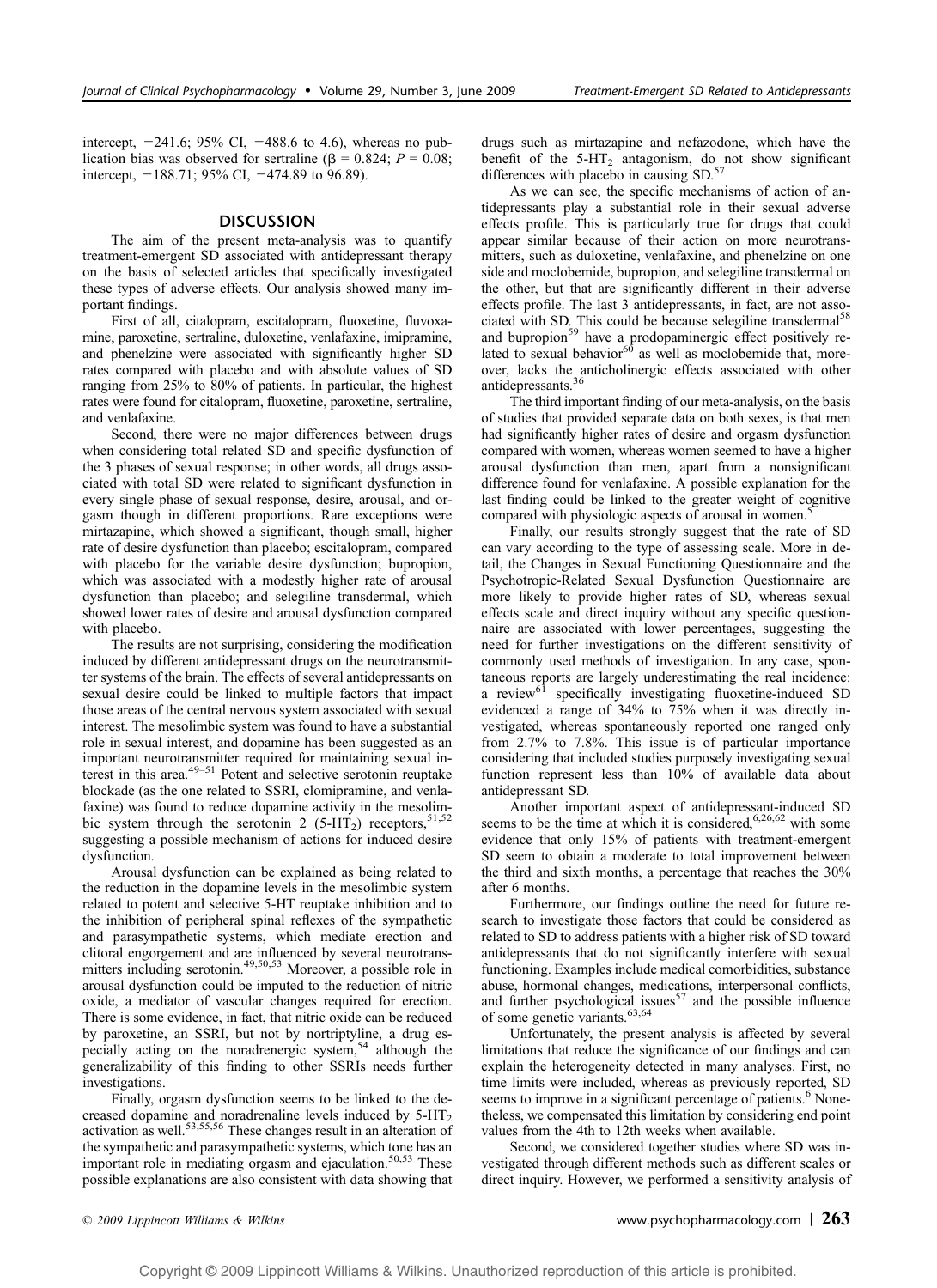the results for the variable total SD, showing how SD values varied depending on different measurement methods.

Third, we included both double-blind, single-blind and open-label trials to include the greatest quantity of available studies, although double-blind placebo-controlled studies showed superiority to other study designs and are usually pre-<br>ferred for meta-analytic purposes.<sup>65,66</sup> Nonetheless, our strategy has the advantage of being more representative of the general patients populations.<sup>67</sup>

Fourth, we included only studies providing dichotomous outcomes, given the great number of used scales, and we excluded studies considering class of drugs instead of single drugs; this could be a possible explanation of the publication bias noted in the funnel plot and by Egger's analysis, although another possible explanation is linked to the small sample size of many studies that limits their power to detect differences among different treatment options.

Fifth, we excluded studies performed on patients with previous SD, a fact that could be related to a greater severity of illness and to comorbid medical illnesses that affect sexual functioning, and we excluded patients treated with 2 or more drugs, obtaining results that could be less representative of the general population. However, the inclusion of patients with previous SD would have led to inconclusive results.

Sixth, many of the studies mentioned in the present metaanalysis would fall far short of an adequately powered study and are therefore subject to type II errors (false-negative). Anyway, this problem is partially compensated by the weights of the sample size, reducing the weight of small trials.

Then, an artificial inflation of the effect could be due to the use of the same normative control sample scores. This could explain why selegiline transdermal seems to be associated with significantly lower sexual adverse effects than placebo.

Furthermore, we did not perform separate analyses for the same drugs administered at different dosages, given the similarities of the dosages across the studies. Nonetheless, it should be more deeply considered in future studies given the scarcity of high-quality studies investigating this feature.<sup>9</sup>

Finally, studies including depressed patients with previous SD often showed a global improvement of sexual functioning, suggesting the usefulness of antidepressants in enhancing sexual function in depressed patients affected by illness-related  $SD.<sup>36,68–72</sup>$ 

In conclusion, our meta-analysis shows that there is a high prevalence of SD related to antidepressant drugs, especially among those acting on the serotoninergic system, providing strong evidence that citalopram, fluoxetine, paroxetine, sertraline, and venlafaxine are related to consistent SD, whereas bupropion-related SD is similar to placebo, and showing the necessity of further research to better investigate treatmentemergent SD related to other antidepressants.

## ACKNOWLEDGMENT

The authors thank Dr Raffaella Calati for her help in data analysis.

# AUTHOR DISCLOSURE INFORMATION

The authors declare no conflict of interest.

## **REFERENCES**

- 1. Segraves RT, Balon R. Sexual Pharmacology: Fast Facts. New York, NY: WW Norton; 2003.
- 2. Rosen RC, Lane RM, Menza M. Effects of SSRIs on sexual function: a critical review. J Clin Psychopharmacol. 1999;19:67-85.

3. Rothschild AJ. Sexual side effects of antidepressants. J Clin Psychiatry. 2000;61:28-36.

- 4. American Psychiatric Association. Diagnostic and Statistical Manual of Mental Disorders, Fourth Edition. Washington, DC: American Psychiatric Association; 1994.
- 5. Clayton A, Keller A, McGarvey EL. Burden of phase-specific sexual dysfunction with SSRIs. J Affect Disord. 2006;91:27-32.
- 6. Montejo AL, Llorca G, Izquierdo JA, et al. Incidence of sexual dysfunction associated with antidepressant agents: a prospective multicenter study of 1022 outpatients. Spanish Working Group for the Study of Psychotropic-Related Sexual Dysfunction. J Clin Psychiatry. 2001;62(suppl 3):10-21.
- 7. Landen M, Hogberg P, Thase ME. Incidence of sexual side effects in refractory depression during treatment with citalopram or paroxetine. J Clin Psychiatry. 2005;66:100-106.
- 8. Rosenberg KP, Bleiberg KL, Koscis J, et al. A survey of sexual side effects among severely mentally ill patients taking psychotropic medications: impact on compliance. J Sex Marital Ther. 2003;29: 289-296.
- 9. Clayton AH, Pradko JF, Croft HA, et al. Prevalence of sexual dysfunction among newer antidepressants. J Clin Psychiatry. 2002;63:  $357 - 366$
- 10. Labbate LA, Lare SB. Sexual dysfunction in male psychiatric outpatients: validity of the Massachusetts General Hospital Sexual Functioning Questionnaire. Psychother Psychosom. 2001;70:221-225.
- 11. McGahuey CA, Gelenberg AJ, Laukes CA, et al. The Arizona Sexual Experience Scale (ASEX): reliability and validity. J Sex Marital Ther. 2000;26:25-40.
- 12. Clayton AH, McGarvey EL, Clavet GJ. The Changes in Sexual Functioning Questionnaire (CSFQ): development, reliability, and validity. Psychopharmacol Bull. 1997;33:731-745.
- 13. Montejo-Gonzalez AL, Llorca G, Izquierdo JA, et al. SSRI-induced sexual dysfunction: fluoxetine, paroxetine, sertraline, and fluvoxamine in a prospective, multicenter, and descriptive clinical study of 344 patients. J Sex Marital Ther. 1997;23:176-194.
- 14. Amsterdam JD, Bodkin JA. Selegiline transdermal system in the prevention of relapse of major depressive disorder: a 52-week, double-blind, placebo-substitution, parallel-group clinical trial. J Clin Psychopharmacol. 2006;26:579-586.
- 15. Bodkin JA, Amsterdam JD. Transdermal selegiline in major depression: a double-blind, placebo-controlled, parallel-group study in outpatients. Am J Psychiatry. 2002;159:1869-1875.
- 16. Ashton AK, Hamer R, Rosen RC. Serotonin reuptake inhibitor-induced sexual dysfunction and its treatment. A large-scale retrospective study of 596 psychiatric outpatients. J Sex Marital Ther. 1997;23:165-175.
- 17. Balon R, Yeragani VK, Pohl R, et al. Sexual dysfunction during antidepressant treatment. J Clin Psychiatry. 1993;54:209-212.
- 18. Boyarsky BK, Haque W, Rouleau MR, et al. Sexual functioning in depressed outpatients taking mirtazapine. Depress Anxiety. 1999;  $9:175 - 179.$
- 19. Clayton AH, Croft HA, Horrigan JP, et al. Bupropion extended release compared with escitalopram: effects on sexual functioning and antidepressant efficacy in 2 randomized, double-blind, placebo-controlled studies. J Clin Psychiatry. 2006;67:736-746.
- 20. Clayton A, Kornstein S, Prakash A, et al. Changes in sexual functioning associated with duloxetine, escitalopram, and placebo in the treatment of patients with major depressive disorder. J Sex Med. 2007;4:917-929.
- 21. Coleman CC, King BR, Bolden-Watson C, et al. A placebo-controlled comparison of the effects on sexual functioning of bupropion sustained release and fluoxetine. Clin Ther. 2001;23:1040-1058.
- 22. Croft H, Settle E Jr, Houser T, et al. A placebo-controlled comparison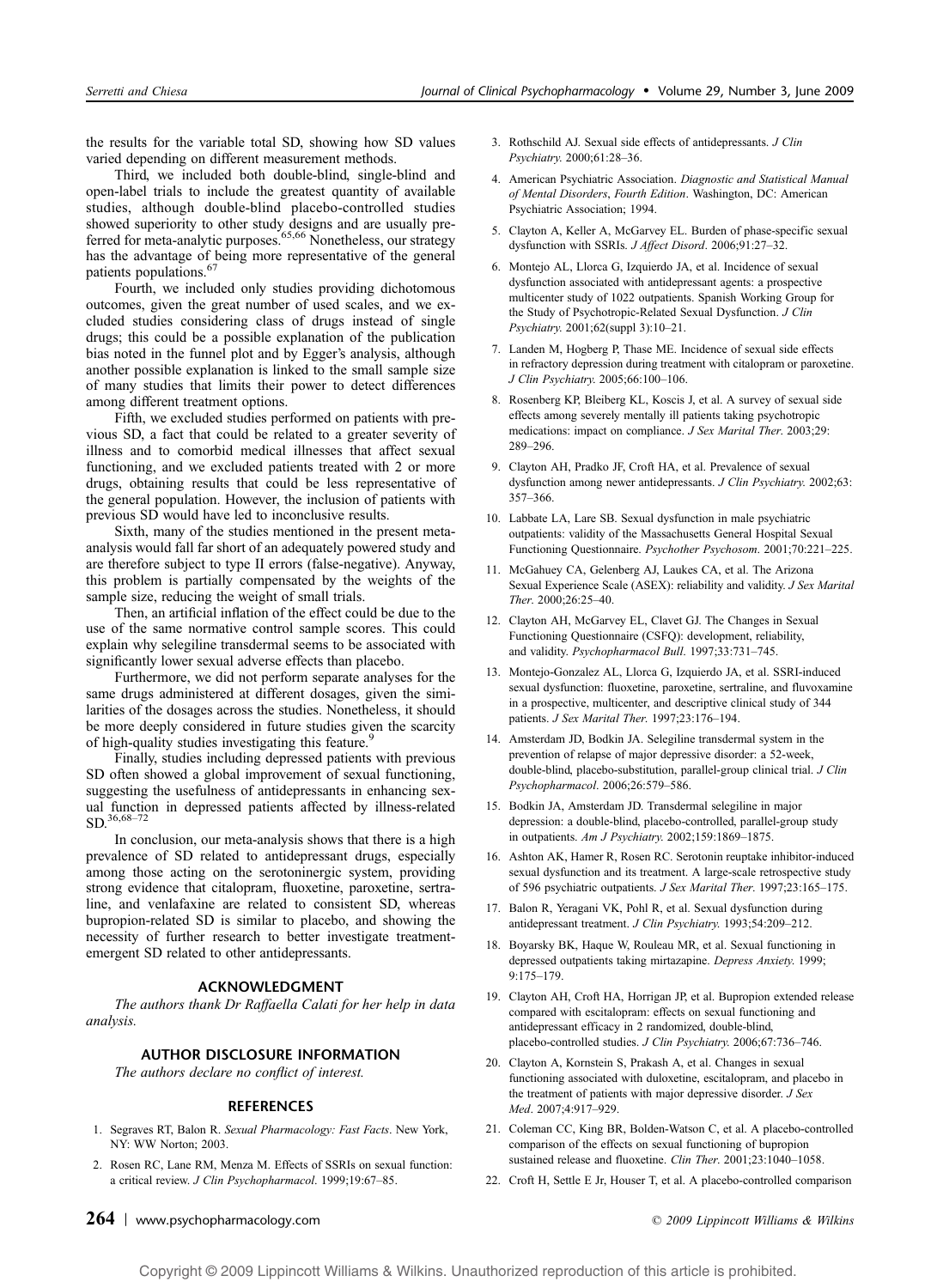of the antidepressant efficacy and effects on sexual functioning of sustained-release bupropion and sertraline. Clin Ther. 1999;21: 643-658.

- 23. Dannon PN, Iancu I, Cohen A, et al. Three year naturalistic outcome study of panic disorder patients treated with paroxetine. BMC Psychiatry. 2004;4:16.
- 24. Dannon PN, Iancu I, Lowengrub K, et al. A naturalistic long-term comparison study of selective serotonin reuptake inhibitors in the treatment of panic disorder. Clin Neuropharmacol. 2007;30: 326-334.
- 25. Davidson J, Yaryura-Tobias J, DuPont R, et al. Fluvoxamine-controlled release formulation for the treatment of generalized social anxiety disorder. J Clin Psychopharmacol. 2004;24:118-125.
- 26. Detke MJ, Wiltse CG, Mallinckrodt CH, et al. Duloxetine in the acute and long-term treatment of major depressive disorder: a placebo- and paroxetine-controlled trial. Eur Neuropsychopharmacol. 2004;14: 457-470
- 27. Goldstein DJ, Lu Y, Detke MJ, et al. Duloxetine in the treatment of depression: a double-blind placebo-controlled comparison with paroxetine. J Clin Psychopharmacol. 2004;24:389-399.
- 28. Harrison WM, Stewart J, Ehrhardt AA, et al. A controlled study of the effects of antidepressants on sexual function. Psychopharmacol Bull. 1985:21:85-88.
- 29. Hsu JH, Shen WW. Male sexual side effects associated with antidepressants: a descriptive clinical study of 32 patients. Int J Psychiatry Med. 1995;25:191-201.
- 30. Jacobsen FM. Fluoxetine-induced sexual dysfunction and an open trial of yohimbine. J Clin Psychiatry. 1992;53:119-122.
- 31. Kavoussi RJ, Segraves RT, Hughes AR, et al. Double-blind comparison of bupropion sustained release and sertraline in depressed outpatients. J Clin Psychiatry. 1997;58:532-537.
- 32. Kennedy SH, Eisfeld BS, Dickens SE, et al. Antidepressant-induced sexual dysfunction during treatment with moclobemide, paroxetine, sertraline, and venlafaxine. J Clin Psychiatry. 2000;61:276-281.
- 33. Kennedy SH, Fulton KA, Bagby RM, et al. Sexual function during bupropion or paroxetine treatment of major depressive disorder. Can J Psychiatry. 2006;51:234-242.
- 34. Kennedy S. Favorable sexual profile of agomelatine in depressed patients. Eur Neuropsychopharmacol. 2006;16:S319.
- 35. Kennedy SH, Rizvi S, Fulton K, et al. A double-blind comparison of sexual functioning, antidepressant efficacy, and tolerability between agomelatine and venlafaxine XR. J Clin Psychopharmacol. 2008; 28:329-333.
- 36. Philipp M, Kohnen R, Benkert O. A comparison study of moclobemide and doxepin in major depression with special reference to effects on sexual dysfunction. Int Clin Psychopharmacol. 1993;7:  $149 - 153$ .
- 37. Monteiro WO, Noshirvani HF, Marks IM, et al. Anorgasmia from clomipramine in obsessive-compulsive disorder. A controlled trial. Br J Psychiatry. 1987;151:107-112.
- 38. Montejo AL, Garcia M, Espada M, et al. Psychometric characteristics of the Psychotropic-Related Sexual Dysfunction Questionnaire. Spanish work group for the study of psychotropic-related sexual dysfunctions. Actas Esp Psiquiatr. 2000;28:141-150.
- 39. Segraves RT, Kavoussi R, Hughes AR, et al. Evaluation of sexual functioning in depressed outpatients: a double-blind comparison of sustained-release bupropion and sertraline treatment. J Clin Psychopharmacol. 2000;20:122-128.
- 40. Shen WW, Hsu JH. Female sexual side effects associated with selective serotonin reuptake inhibitors: a descriptive clinical study of 33 patients. Int J Psychiatry Med. 1995;25:239-248.
- 41. Thase ME, Clayton AH, Haight BR, et al. A double-blind comparison

between bupropion XL and venlafaxine XR: sexual functioning, antidepressant efficacy, and tolerability. J Clin Psychopharmacol. 2006; 26:482-488.

- 42. Vanderkooy JD, Kennedy SH, Bagby RM. Antidepressant side effects in depression patients treated in a naturalistic setting: a study of bupropion, moclobemide, paroxetine, sertraline, and venlafaxine. Can J Psychiatry. 2002;47:174-180.
- 43. Healy D. Psychiatric Drugs Explained. 2nd ed. New York, NY: Churchill Livingston; 2001.
- 44. Zajecka J, Mitchell S, Fawcett J. Treatment-emergent changes in sexual function with selective serotonin reuptake inhibitors as measured with the Rush Sexual Inventory. Psychopharmacol Bull. 1997;33:755-760.
- 45. Gitlin MJ. Sexual side effects of psychotrpic medications. Psychiatr Clin North Am Ann Drug Ther. 1997;4:61-90.
- 46. Pearlstein T. Selective serotonin reuptake inhibitors for premenstrual dysphoric disorder: the emerging gold standard? Drugs. 2002;62: 1869-1885.
- 47. Egger M, Davey Smith G, Schneider M, et al. Bias in meta-analysis detected by a simple, graphical test. BMJ. 1997;315:629-634.
- 48. Higgins JP, Thompson SG, Deeks JJ, et al. Measuring inconsistency in meta-analyses. BMJ. 2003;327:557-560.
- 49. Segraves RT. Effects of psychotropic drugs on human erection and ejaculation. Arch Gen Psychiatry. 1989;46:275-284.
- 50. Bitran D, Hull EM, Holmes GM, et al. Regulation of male rat copulatory behavior by preoptic incertohypothalamic dopamine neurons. Brain Res Bull. 1988;20:323-331.
- 51. Baldessarini RJ, Marsh E. Fluoxetine and side effects. Arch Gen Psychiatry. 1990;47:191-192.
- 52. Meltzer HY, Young M, Metz J, et al. Extrapyramidal side effects and increased serum prolactin following fluoxetine, a new antidepressant. J Neural Transm. 1979;45:165-175.
- 53. Pollack MH, Reiter S, Hammerness P. Genitourinary and sexual adverse effects of psychotropic medication. Int J Psychiatry Med. 1992:22:305-327.
- 54. Finkel MS, Laghrissi-Thode F, Pollock BG, et al. Paroxetine is a novel nitric oxide synthase inhibitor. Psychopharmacol Bull. 1996;32: 653-658.
- 55. Zajecka J, Fawcett J, Schaff M, et al. The role of serotonin in sexual dysfunction: fluoxetine-associated orgasm dysfunction. *J Clin* Psychiatry. 1991;52:66-68.
- 56. Crenshaw TL, Goldberg JP. Sexual Pharmacology: Drugs That Affect Sexual Functioning. New York, NY: WW Norton and Co; 1996.
- 57. Zajecka J. Strategies for the treatment of antidepressant-related sexual dysfunction. J Clin Psychiatry. 2001;62(suppl 3):35-43.
- 58. Bristol Myers Company. EMSAM Prescribing Information (2006). New York, NY: Bristol-Myers Squibb Company (BMS); 2006.
- 59. Ascher JA, Cole JO, Colin JN, et al. Bupropion: a review of its mechanism of antidepressant activity. J Clin Psychiatry. 1995;56: 395-401.
- 60. Melis MR, Argiolas A. Dopamine and sexual behavior. Neurosci Biobehav Rev. 1995;19:19-38.
- 61. Hirschfeld RM. Care of the sexually active depressed patient. J Clin Psychiatry. 1999;60(suppl 17):32-35; discussion 46-48.
- 62. Haberfellner EM, Rittmannsberger H. Spontaneous remission of SSRI-induced orgasm delay. Pharmacopsychiatry. 2004;37:  $127 - 130.$
- 63. Zourkova A, Ceskova E, Hadasova E, et al. Links among paroxetine-induced sexual dysfunctions, gender, and CYP2D6 activity. J Sex Marital Ther. 2007;33:343-355.
- 64. Zourkova A, Hadasova E. Relationship between CYP2D6 metabolic

© 2009 Lippincott Williams & Wilkins www.psychopharmacology.com |  $265$